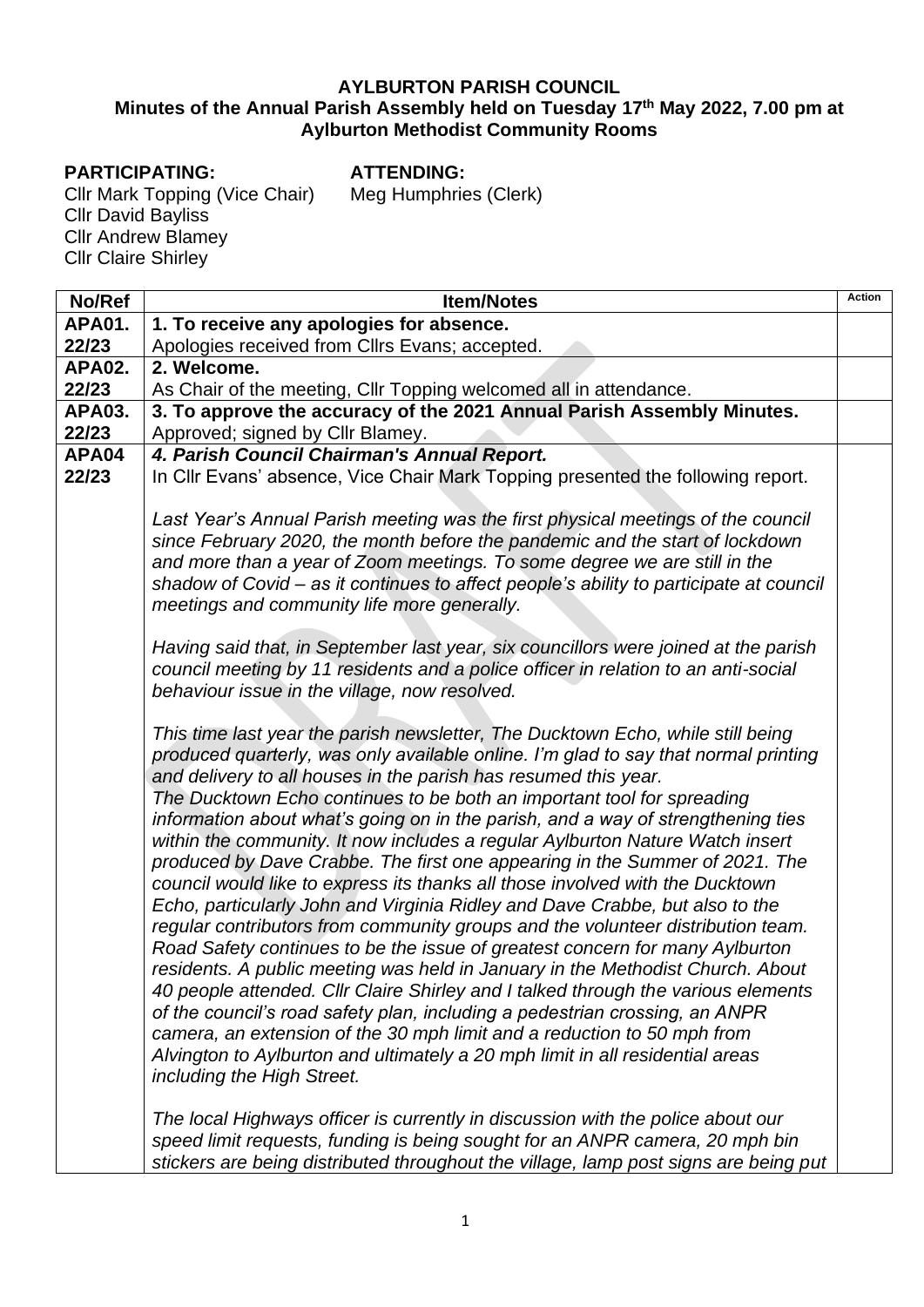|                        | up and there are plans for a pedestrian crossing publicity event on the High Street                                                                                                                                                                                                                                                                                                                                                                              |  |
|------------------------|------------------------------------------------------------------------------------------------------------------------------------------------------------------------------------------------------------------------------------------------------------------------------------------------------------------------------------------------------------------------------------------------------------------------------------------------------------------|--|
|                        | on June 11th at 12 noon.                                                                                                                                                                                                                                                                                                                                                                                                                                         |  |
|                        | Flood risk continues to be another major concern, especially in relation to the Mill<br>Brook Green/A48 culvert. GCC flood risk engineers say the culvert is at times not<br>big enough to cope with the volume of water in the. They have made site visits<br>and spoken to a number of affected residents. They are assessing a number of<br>possible options to reduce pressure on the culvert and enable it to cope in times<br>of heavy rainfall.           |  |
|                        | The High Street (or Keers Moor) allotments have been divided up into smaller<br>plots. Instead of 8 large ones there are now 30 'microplots'. This makes plots less<br>daunting for those who can't cope with a larger one and has enabled more<br>residents to get plots. There are now 16 plotholders. All but three are<br>parishioners. Four smaller plots have recently become available which are to be<br>offered to the four people on the waiting list. |  |
|                        | We have new grounds maintenance contracts in place for Upper Common, St.<br>Mary's Churchyard and the verges, as well as new contracts for tending the flower<br>tubs and pavement weeding. This year the larger verges are being mown to<br>maximise their benefit to wildlife, some areas being left to grow from April to<br>August, but with the edges being mown regularly to make it clear they are being<br>cared for.                                    |  |
|                        | The council is grateful to the team of wildlife volunteers in the village which has<br>carried out raking of the verges after mowing, to reduce fertility and improve the<br>conditions for wildflowers.                                                                                                                                                                                                                                                         |  |
|                        | Since the last Annual Parish Assembly Cllr Steph Lord and Cllr John Harrison<br>have resigned. The council would like to express its thanks for the years of<br>service both councillors have given Aylburton. It is hoped two new councillors will<br>be co-opted at the Annual Parish Council meeting this evening, to bring the<br>council back up to its full strength of seven councillors.                                                                 |  |
|                        | The council would also like to thanks CIIr Alan Preest of GCC for his support<br>though the year, particularly with regard to his support for our road safety plans.                                                                                                                                                                                                                                                                                             |  |
| <b>APA05.</b><br>22/23 | 5. Reports from local organisations (either in person or sent in).                                                                                                                                                                                                                                                                                                                                                                                               |  |
|                        | <b>Aylburton Water</b>                                                                                                                                                                                                                                                                                                                                                                                                                                           |  |
|                        | From Simon Rutherford, Chair                                                                                                                                                                                                                                                                                                                                                                                                                                     |  |
|                        | Aylburton Water is the independent charitable co-operative that provides c.70                                                                                                                                                                                                                                                                                                                                                                                    |  |
|                        | premises with water in the village for a nominal charge. It is an ageing system,                                                                                                                                                                                                                                                                                                                                                                                 |  |
|                        | over 100 years old, run entirely by a very small number of active volunteers. The<br>Parish Council, GCC and FoDDC are very supportive when they can be. FoDDC                                                                                                                                                                                                                                                                                                   |  |
|                        | Environmental Health/ERS/Publica 2020 are re-engaing after a COVID-19 hiatus.                                                                                                                                                                                                                                                                                                                                                                                    |  |
|                        | The Committee has undertaken a number of repairs, usually caused by small                                                                                                                                                                                                                                                                                                                                                                                        |  |
|                        | building works or unauthorised heavy vehicles accessing the rear of High Street                                                                                                                                                                                                                                                                                                                                                                                  |  |
|                        | properties. There has been a slight pressure reduction in 2022 that appears to                                                                                                                                                                                                                                                                                                                                                                                   |  |
|                        | have coincided with the GigaClear excavations, however no direct causal link has                                                                                                                                                                                                                                                                                                                                                                                 |  |
|                        | yet been established. If the system fails, the disruption to the Village, Severn<br>Trent and the A48 will be significant. The Cross committed to a Severn Trent                                                                                                                                                                                                                                                                                                 |  |
|                        | connection and ceasing to use Aylburton Water when it re-opens - we do not                                                                                                                                                                                                                                                                                                                                                                                       |  |
|                        | support a rumoured intention to continue to use Aylburton Water, as the spring                                                                                                                                                                                                                                                                                                                                                                                   |  |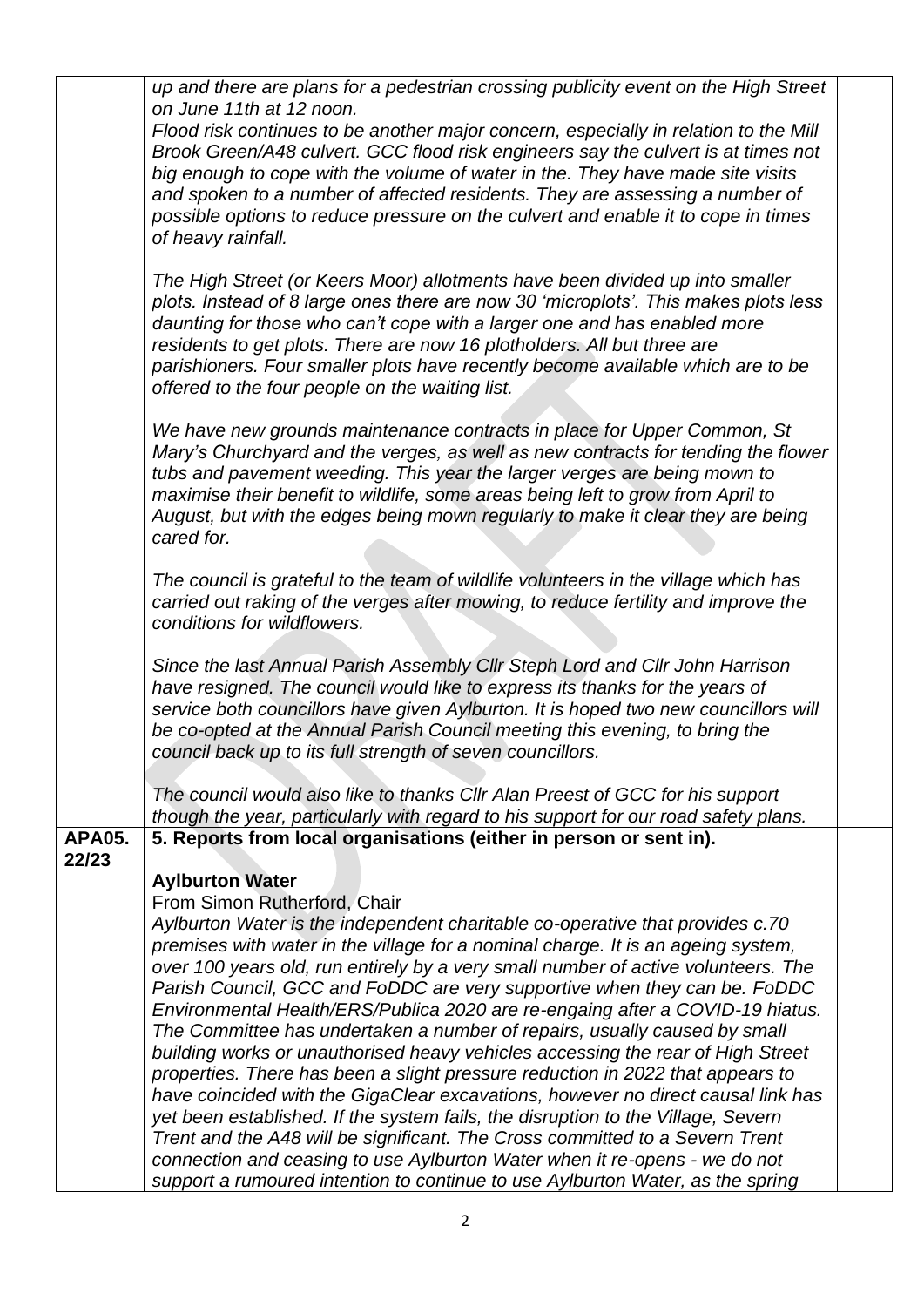*water is limited. The trustees are considering if setting up a Community Interest Company would legally protect the officers, trustees and householders. The committee also needs more volunteers, including a Secretary - any legal, admin, ground clearing or other professional support welcome. There are a number of decisions that need to made about finance, organisational and infrastructure improvements. The AGM, open to all householders supplied by the system, will be in the Memorial Hall on Wednesday 15th June at 1930.*

## **Aylburton Memorial Hall and Playing Field**

*From Simon Rutherford, chair of the committee*

*The Memorial Hall has re-opened after COVID-19, and is available for events and hire. The Hall and Playing Field are entirely self-funded - no council or government grants, and the Carnival provides a significant part of the funding. Aylbuton Carnival is being held on the 9th July, and there will be the usual procession and A48 closure. It is also over 100 years old. After two years without our Carnival, we'd like 2022 to be huge* 

*Any helpers for the Carnival or Hall/Field Committee are more than welcome, and we'd love extra floats or fancy dress entries to the procession. .*

*The Memorial Playing Field is a picturesque asset used by the whole community, however we have increasing reports of dogs fouling the field, including around the play equipment, despite warning notices and fines, so we'd ask all users to be observant and remind dog owners to clean up after their pets. We don't want other people or children to suffer.*

#### **Aylburton Acorns**

Supplied by Jane Penny

*Aylburton Acorns restarted in November 2021 having been closed due to Covid for some time.* 

*The group is now run by volunteers from the local churches, and led by Jane Penny, who is the Community Family Minister for Churches Together in Lydney (which includes the villages of Aylburton, Alvington and Woolaston).*

*Aylburton Acorns is a baby and toddler group which welcomes anyone from the local area with a baby or child not yet at school. There are families who travel from the local area and walk to the group, and also those who come from a little further afield.*

*The re-formed group was especially supported by a couple of local families, one of whom knew Jane from a Toddler group in Tutshill and was keen to support Acorns.*

*Each Friday morning babies, children and their grown-ups gather from 9.30 onwards at the Memorial hall to play and chat together.*

*It was a blessing that there were some toys from the previous incarnation of the group, and many generous donations from local groups that haven't reopened post Covid, or from families looking to recycle toys. This means that the children enjoy a variety of play and the older ones especially enjoy the slide and zooming around on the sit and rides! The playdough table is always popular and at present there are several children who love the challenge of a jigsaw puzzle. There is usually a craft activity and messy play. For the adults the group provides a friendly space to chat with others and a safe space to play with their children.* 

*The small yet dedicated team of volunteers set-up, provide hot drinks for adults and then pack away at the end of the session. We welcome new members to the group, who can make contact via our Facebook page or directly to Jane Penny. We ask for a donation to cover the cost of hall rental, but no one is ever turned*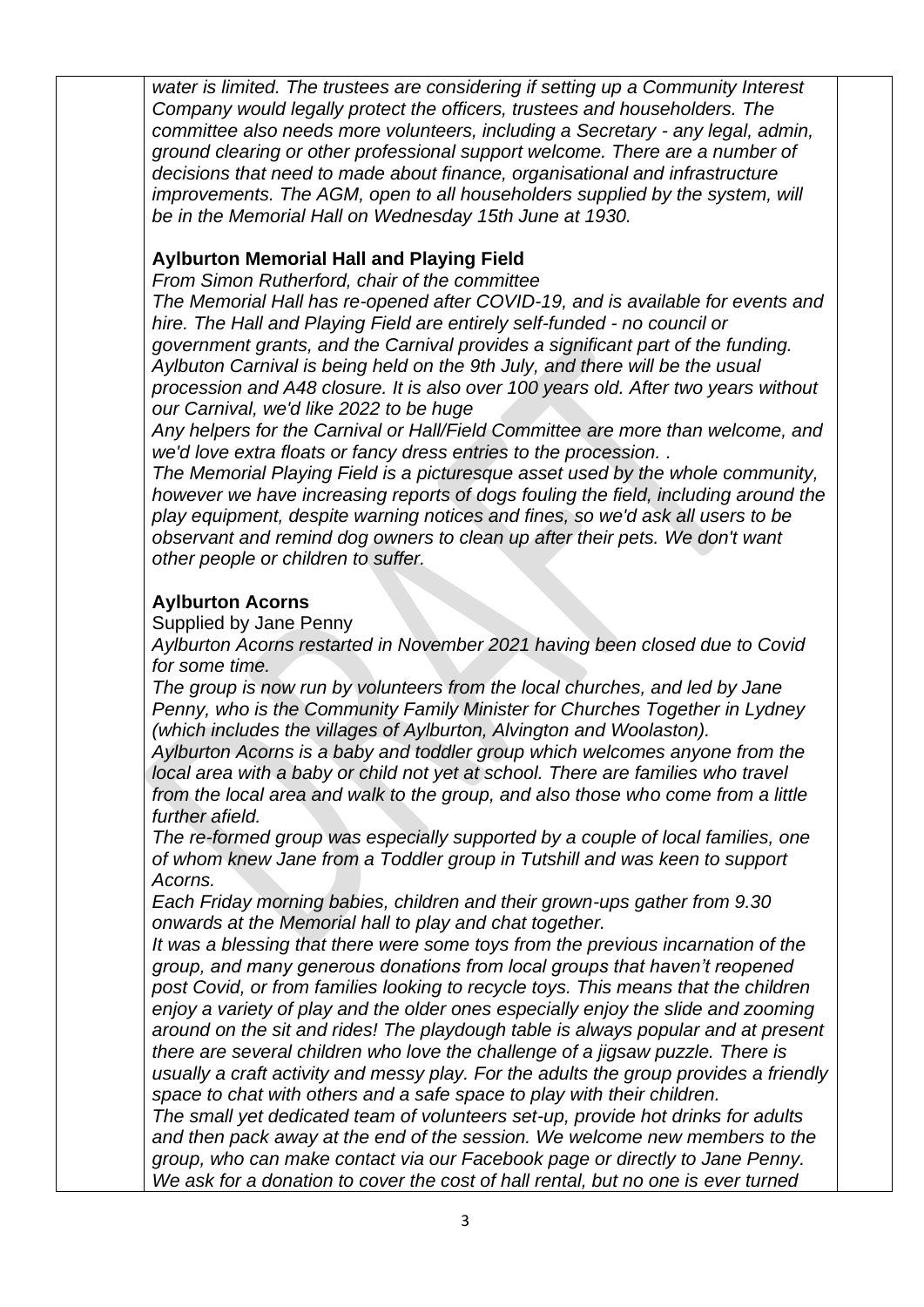*away if they cannot afford this. We have also raised funds for Save the Children and Comic Relief through cake sales held at the group. If you have an hour or two to spare on a Friday morning and would consider volunteering then Jane would love to hear from you. Jane Penny, 07856679387 01594563803 cfmlydney@gmail.com*

#### **Ducktown Echo**

#### From Virginia Ridley, Editor

*The Ducktown Echo is the community newsletter published by the Aylburton Parish Council. The first edition was published in autumn 2010. The present editorial team took over from Maurice Bloomfield with the winter 2013 edition. It is produced quarterly and distributed free of charge to every household in the parish. It includes all of the latest information about the council and its activities together with the contact details of the Chair and the Clerk. This takes precedence over all other articles and is published as presented with only essential editing.* 

*The newsletter, space permitting, also includes other items of news and information from the churches, the school, the Memorial Hall, community groups in the village and short features of historical interest about the village. The Echo also acts as a notice board for advertising local events. Every effort is made to reproduce these articles as they are presented but they may be edited as necessary to achieve a professional publication. These items do not reflect the opinions of the Editor or the Parish Council. No commercial advertising is undertaken but space is sometimes available for publicity about businesses based in the parish.* 

*The four editions each year are:*

*Spring covering the Easter period onwards; Summer for the village carnival and the holiday period; Autumn for late September onwards;*

*Winter covering Christmas and New Year.*

*The Echo is produced and distributed entirely by volunteers. It is printed locally by Artytype in Lydney and this is the only cost to the council. Recent editions of the Echo are available to download on the parish council website www.aylburton.net/ Copies of all the earlier editions are available on request from the editor.* 

*Aylburton Nature Watch is also distributed with the Echo. This publication seeks to engage the village residents, young and old, with the fantastic array of wildlife found in and around the village. It is produced by David Crabbe and printed by Graphics Shack.* 

*The editor would to thank all those who contribute to the success of the Echo by sending in their regular items of village news and also the loyal distribution team consisting of Clare Bloomfield, Alan and Margaret Edwards, Cllr Claire Shirley, Neville Slee, Elizabeth Day, Peter and Pam Emery, Terry O'Donnell, Brian Reeves and Cllr Mark Topping.*

## **Forest Exiles Cricket Club**

*After missing the 2020 playing season, (for covid reasons), we managed to make a successful return in 2021. We managed to reignite our adult playing side. However, we haven't managed to get the Junior side back up and running. This is something we will be working at getting back. We still play a mixture of league and friendly matches. We are a very sociable bunch and are always looking for new members. Anyone who's interested in playing, coaching, groundworks, scoring, umpiring etc.*